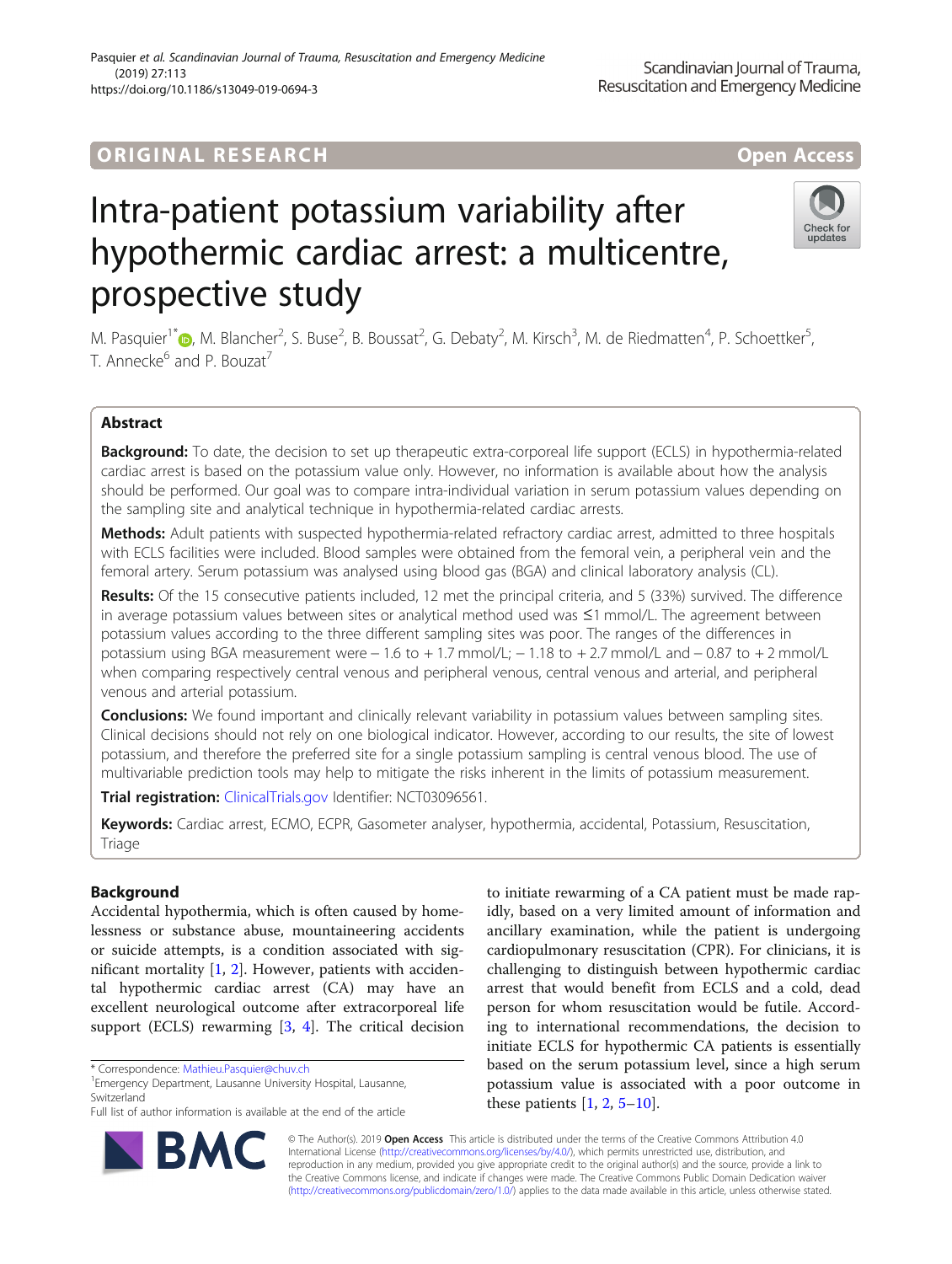Despite the well-established role of serum potassium in the triage of hypothermic CA victims [[1,](#page-7-0) [8](#page-7-0)–[10](#page-7-0)], no recommendation exists regarding the site (arterial, venous, central or peripheral) of blood sampling for potassium measurement. Similarly, the type of analytical technique (e.g. by blood gas analysis [BGA] or by the hospital central laboratory) is also not specified. Variation in potassium concentration may, however, occur depending on the site of sampling due to local factors [[11](#page-7-0)–[14](#page-7-0)], or measurement technique [\[15](#page-7-0)–[18\]](#page-7-0). Improving our knowledge on this topic is of the utmost importance. Indeed, if a life-or-death decision has to be made based on a single biological indicator, this measurement should be perfectly reliable. Our goal was to study the potassium concentration at different sampling sites (central venous, peripheral venous and arterial) and by different analytical methods (gasometry and laboratory) among hypothermic CA patients. Our hypothesis was that potassium concentrations will vary depending on the sampling site but also on the analytical method used.

# Methods

# Patients

We included consecutive adult patients with refractory CA related to a suspicion of deep hypothermia (core temperature < 30 °C at hospital admission) from November 2016 to February 2019. We excluded pregnant women and patients with traumatic cardiac arrest. The participating centres were two tertiary care university hospitals (Grenoble, France and Lausanne, Switzerland) and one non-university trauma centre (Sion, Switzerland). The three hospitals have ECLS rewarming capacities. The study was approved by the institutional review board of the participating centres (CER-VD N° 2016 01760 and ID-RCB: 2016-A01762–49). This study was registered in the [ClinicalTrials.gov](http://clinicaltrials.gov) registry (Identifier: NCT03096561).

### Hospital management of patients

Patients were included at hospital admission. Core temperature was measured in the lower third of the oesophageus  $[1, 8]$  $[1, 8]$  $[1, 8]$  $[1, 8]$  to confirm hypothermia < 30 °C. Blood samples were obtained at hospital admission from the following three sites: the femoral vein, the femoral artery and a peripheral vein. Central (femoral) samples were obtained either under ultrasound guidance while interrupting CPR or through intravascular catheters. Blood samples were analysed by the following two different analytic methods: BGA and by the hospital central laboratory (CL). The lowest value of the three potassium samples analysed by BGA was used in the decision process to qualify or disqualify patients for ECLS rewarming.

# Biological sampling and analysis

We used heparinized syringes (BD A-line™) to collect whole blood from each of the three sampling sites for BGA (ABL-800, Radiometer). Potassium was measured using a selective-ion electrode (potentiometry). We also collected the following results: lactate,  $pH$ ,  $PaCO<sub>2</sub>$  and  $PaO<sub>2</sub>$ . BGA is available in the emergency department and allows immediate determination of potassium concentration at the bedside. For CL analysis, blood samples were collected in 2 different sample tubes (BD Vacuitainer® - SST™ II and BD - LH PST II). Potassium was measured using indirect potentiometry (VISTA® SIEMENS V-LYTE® integrated multisensor technology - PN797800.002 Rev. D - Siemes healthcare diagnostic - 2013). We also measured pH and lactate. During the study period, the BGA and CL analysers were checked and calibrated regularly according to the manufacturer's recommendations. The time of each of the biological samplings was recorded.

# Data collection

The following prehospital variables of interest were collected for each patient when available: age, gender, prehospital core temperature, whether or not CA was witnessed, time of CA, if asphyxia was associated, first documented cardiac rhythm after CA (e.g. asystole, ventricular fibrillation, pulseless ventricular tachycardia and pulseless electrical activity (PEA)) and prehospital treatments administered (e.g. defibrillation, reanimation drugs). The time of hospital admission and first oesophageal temperature (°C) were collected. When relevant, the modality of hospital rewarming, the no-flow and low-flow duration, as well as the time of ICU and hospital discharge were collected. Patient outcomes were assessed by survival and neurological status at hospital discharge and at 3 months. The neurological outcome was assessed by the Cerebral Performance Category (CPC) [\[19\]](#page-7-0). A CPC of 1 or 2 was considered as a "favorable neurological outcome" [[4,](#page-7-0) [20,](#page-7-0) [21](#page-7-0)].

# **Outcomes**

Our primary outcome was the comparison between central venous and peripheral venous potassium by BGA. Secondary outcomes were the comparison between venous and arterial potassium and the comparison between BGA and CL analysis.

# Statistical analysis

The sample size was calculated to detect a difference of at least 1 mmol/L in the average potassium concentration between central and peripheral venous samples. Using an estimated standard deviation of 3.5, a correlation rate of 95%, an alpha risk level of 0.05 and a power of 80%, the total number of patients was estimated at 12.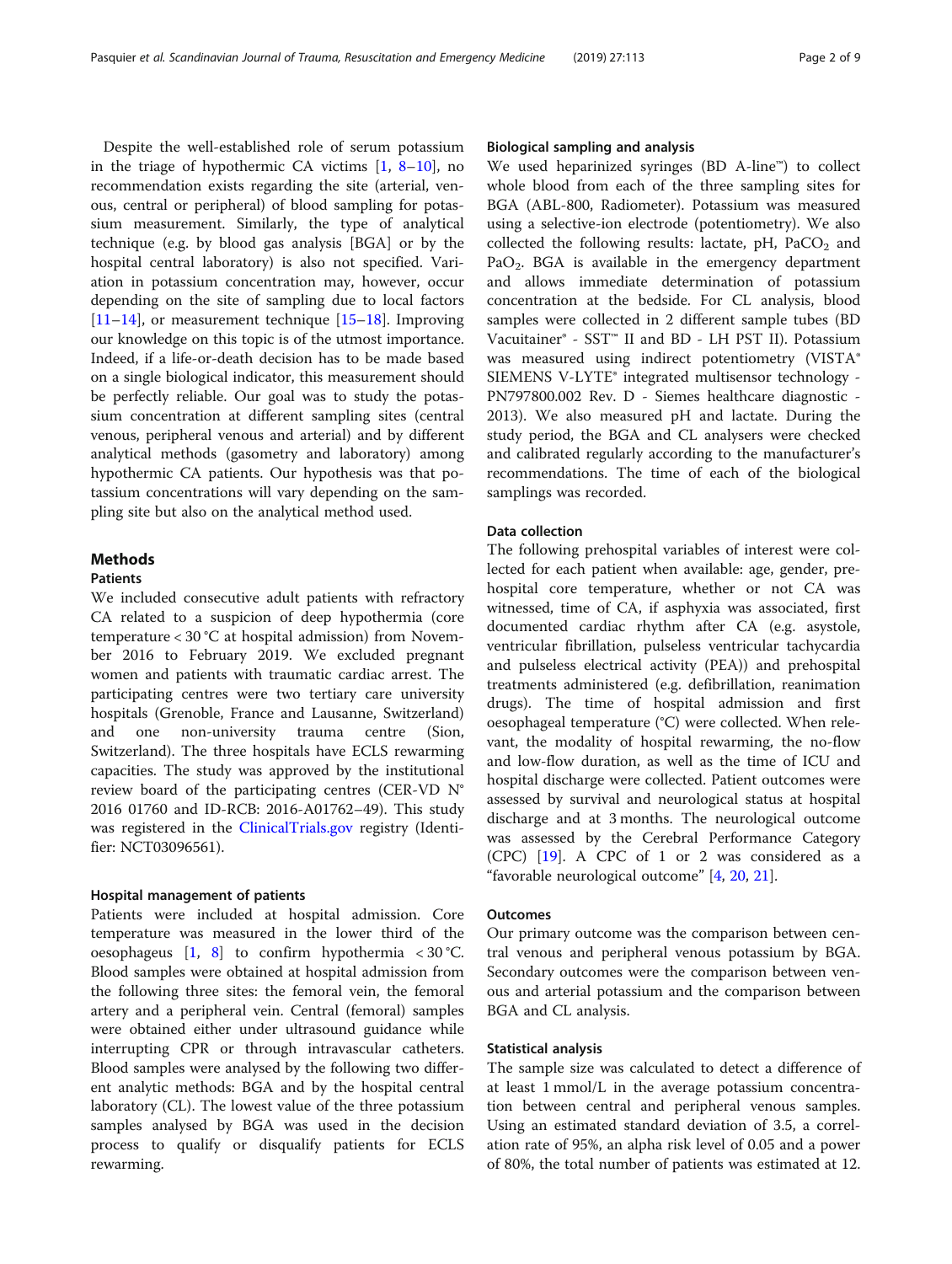Cases with missing data regarding the primary outcome (central and/or peripheral venous potassium) in both laboratory and gasometry samples were excluded from the comparative analysis. When BGA data were missing (peripheral or central venous potassium rate), they were replaced by CL data. Descriptive statistics were determined for variables of interest collected from all included patients and expressed as frequencies, means and standard deviations, or medians and interquartile ranges (IQR). Comparisons were conducted by using the Student's t-test or the Wilcoxon rank-sum test for appariated data as appropriate, to compare potassium levels between 1) central and peripheral venous sites, 2) venous and arterial sampling and 3) laboratory and gasometry analysis. The concordance between the groups including these individual data was evaluated graphically using Bland and Altmann graphs  $[22]$  $[22]$  $[22]$ . A bilateral P value of < 0.05 was considered to indicate a significant difference between patient groups. Data were retrieved from the patient information database that was established for this study and exported into Stata Special Edition version 14.0 (Stata Corporation, College Station, TX, USA) for analysis.

# Results

Within the study period, we enrolled 15 consecutive patients. Two cases were exluded from the analysis because of missing data regarding the primary outcome (Flow chart in Fig. 1). Overall characteristics of the included patients are presented in Table [1.](#page-3-0) The mean age was  $53 \pm 17$  years (range 25–87), and 60% of the patients were male  $(n = 9)$ . CA was witnessed in 33%  $(n = 5)$ . The mean prehospital oesophageal temperature was 22.1 ± 5.8 °C (range 8–28.3), and the mean hospital oesophageal temperature was  $22.0 \pm 5.1$  °C (range 10.7–28.3). Median arterial lactate was 8.60 mmol/L (IQR 4.9–12.92, range 2.2–22.5). Eleven of the 15 patients (73%) underwent ECLS: 8 patients had hospital return of a spontaneous circulation (ROSC), and 5 patients survived to hospital discharge (33%) with a good neurological outcome (3 month CPC of 1) for all 5 survivors.

A summary of the potassium values by sampling site and analytic method used is provided in Table [2](#page-3-0). The ranges of the differences in potassium for the 3 different sites using BGA measurement were  $-1.6$  to  $+1.7$  mmol/ L;  $-1.18$  to  $+2.7$  mmol/L and  $-0.87$  to  $+2$  mmol/L when comparing, respectively, central venous and

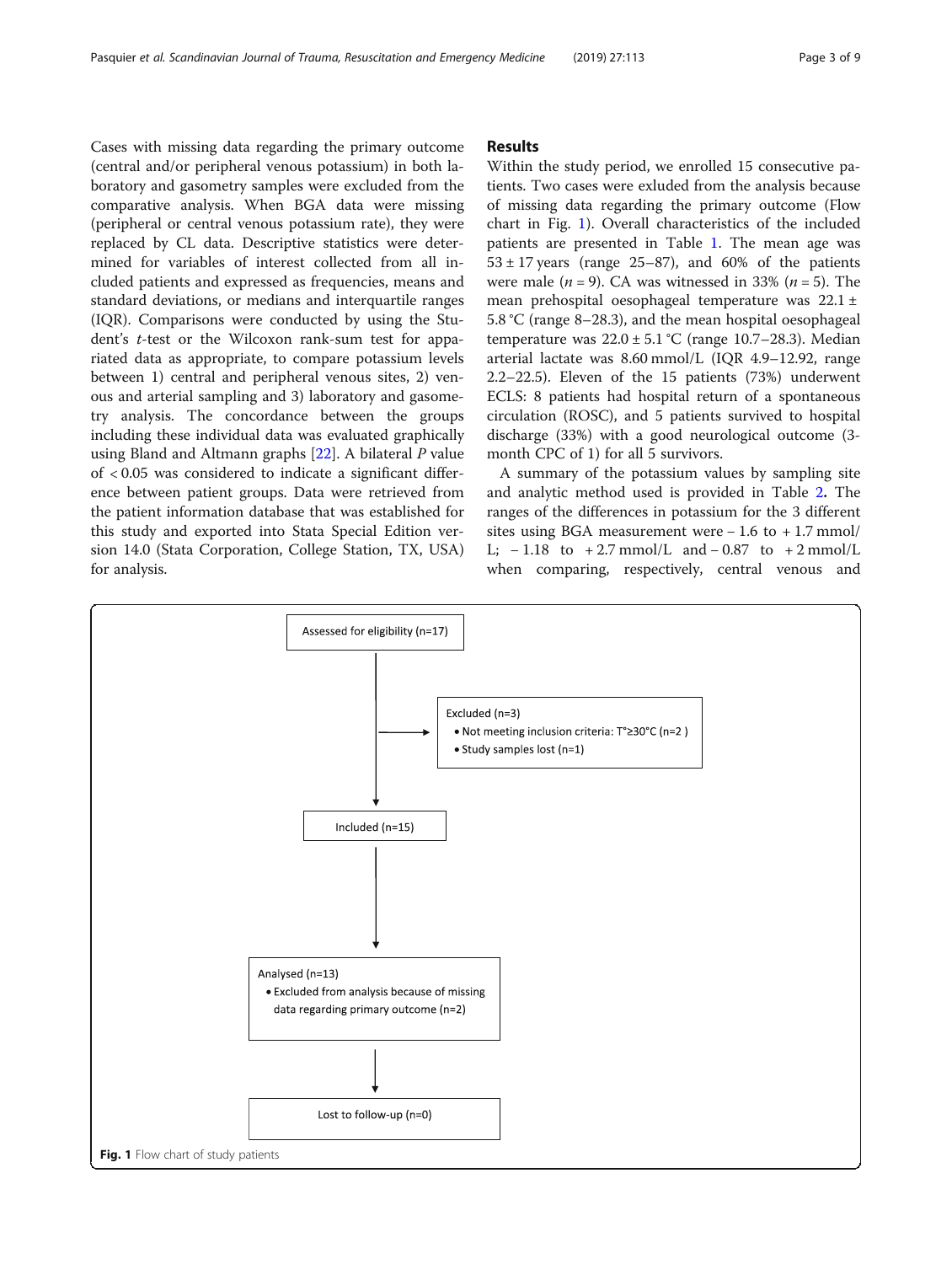| raye 4 ( |  |
|----------|--|
|          |  |

| pulseless electrical activity, ROSC return of spontaneous cardiac circulation, VF ventricular fibrillation |           |           |           |           |           |           |           |           |           |           |              |              |              |              |              |
|------------------------------------------------------------------------------------------------------------|-----------|-----------|-----------|-----------|-----------|-----------|-----------|-----------|-----------|-----------|--------------|--------------|--------------|--------------|--------------|
| Patient                                                                                                    | #1        | #2a       | #3        | #4a       | #5b       | #6        | #7        | #8        | #9        | #10       | #11b         | #12          | #13          | #14          | #15          |
| Age                                                                                                        | 87        | 32        | 44        | 52        | 57        | 45        | 53        | 41        | 76        | 74        | 49           | 64           | 25           | 35           | 61           |
| Gender                                                                                                     | F         | F         | M         | M         | F         | M         | M         | F         | M         | M         | M            | M            | M            | F.           | F.           |
| Asphyxia CA <sup>a</sup>                                                                                   | <b>No</b> | <b>No</b> | No        | Yes       | No        | No        | <b>No</b> | <b>NA</b> | No        | No        | No           | <b>No</b>    | Yes          | <b>No</b>    | No           |
| No-flow duration (min)                                                                                     | 0         | 10        | $\Omega$  | 180       | $\Omega$  | <b>NA</b> | <b>NA</b> | <b>NA</b> | <b>NA</b> |           | 5            | $\mathbf{0}$ | 18           | $\Omega$     | $\mathbf{0}$ |
| Initial core temperature (°c)                                                                              | 25.0      | 24.0      | 25.0      | 24.7      | 24.1      | 11.0      | 8.0       | 25.6      | 17.0      | 26.0      | 25.0         | 19.9         | 24.0         | 24.3         | 28.3         |
| First recorded rhythm                                                                                      | VF        | A         | VF        | <b>NA</b> | VF        | A         | A         | <b>NA</b> | A         | A         | VF           | A            | A            | PEA          | VF           |
| CPR duration (low flow min)                                                                                | 10        | 78        | 215       | 38        | 43        | <b>NA</b> | <b>NA</b> | 165       | 99        | 54        | 145          | 117          | 87           | 45           | 55           |
| Blood gas analyser                                                                                         |           |           |           |           |           |           |           |           |           |           |              |              |              |              |              |
| Central venous potassium                                                                                   | 3.5       | <b>NA</b> | 4.5       | <b>NA</b> | <b>NA</b> | 10.0      | 14.6      | 5.9       | 9.2       | 2.2       | 4.9          | 3.5          | 4.2          | 2.6          | 2.7          |
| Peripheral venous potassium                                                                                | 4.25      | <b>NA</b> | 4.9       | <b>NA</b> | 3.0       | 10.4      | 13.0      | 6.4       | 8.4       | 3.9       | <b>NA</b>    | 3.6          | 5.1          | 2.6          | 3.7          |
| Arterial potassium                                                                                         | 3.70      | 14.80     | 4.5       | 11.2      | 4.6       | 11.8      | 15.0      | 5.5       | 9.8       | 4.9       | 3.7          | 4.2          | <b>NA</b>    | 2.5          | 2.9          |
| pH                                                                                                         | 7.3       | 6.4       | 6.9       | <b>NA</b> | 7.1       | 7.0       | 6.9       | <b>NA</b> | 6.9       | 7.0       | 7.1          | 7.2          | <b>NA</b>    | 7.2          | 7.3          |
| Arterial lactates                                                                                          | 11.2      | 22.5      | 3.5       | 16.1      | 4.9       | 12.9      | 8.6       | 18.2      | 9.6       | 5.0       | 8.6          | 6.9          | <b>NA</b>    | 3.7          | 2.2          |
| Central laboratory                                                                                         |           |           |           |           |           |           |           |           |           |           |              |              |              |              |              |
| Central venous potassium                                                                                   | 3.4       | <b>NA</b> | <b>NA</b> | <b>NA</b> | 3.8       | 11.3      | <b>NA</b> | 6.4       | 9.0       | 2.1       | 4.7          | 3.3          | 4.2          | 3.1          | 3.1          |
| Peripheral venous potassium                                                                                | 4.6       | <b>NA</b> | <b>NA</b> | <b>NA</b> | 4.2       | <b>NA</b> | 17.2      | 6.4       | 9.1       | 2.3       | 3.4          | 3.5          | 5.5          | 3.0          | 3.7          |
| Arterial potassium                                                                                         | 4.0       | <b>NA</b> | <b>NA</b> | <b>NA</b> | 4.9       | 13.3      | 19.0      | 6.4       | 10.3      | 4.3       | 4.8          | 4.2          | <b>NA</b>    | 3.0          | 3.3          |
| Outcome                                                                                                    |           |           |           |           |           |           |           |           |           |           |              |              |              |              |              |
| ECLS                                                                                                       | <b>No</b> | <b>No</b> | Yes       | No        | Yes       | Yes       | <b>No</b> | Yes       | Yes       | Yes       | Yes          | Yes          | Yes          | Yes          | Yes          |
| <b>ROSC</b>                                                                                                | Yes       | <b>No</b> | Yes       | Yes       | <b>No</b> | Yes       | <b>No</b> | <b>No</b> | Yes       | Yes       | <b>No</b>    | Yes          | Yes          | Yes          | No           |
| Survival at hospital discharge                                                                             | No.       | <b>No</b> | No        | No        | <b>No</b> | No        | <b>No</b> | <b>No</b> | No        | <b>No</b> | Yes          | Yes          | Yes          | Yes          | Yes          |
| CPC at 3 months for survivors                                                                              | <b>NA</b> | <b>NA</b> | <b>NA</b> | <b>NA</b> | <b>NA</b> | <b>NA</b> | <b>NA</b> | <b>NA</b> | <b>NA</b> | <b>NA</b> | $\mathbf{1}$ | $\mathbf{1}$ | $\mathbf{1}$ | $\mathbf{1}$ | 1            |
| <b>HOPE Score</b>                                                                                          | 96%       | 17%       | 28%       | 1%        | 96%       | <b>NA</b> | <b>NA</b> | <b>NA</b> | 13%       | <b>NA</b> | 54%          | 74%          | 22%          | 98%          | 85%          |

<span id="page-3-0"></span>**Table 1** Overall characteristics of the included patients  $(n = 15)$ . A asystole, CA cardiac arrest, CPC Cerebral Performance Category, CPR cardiopulmonary resuscitation, ECLS extracorporeal life support, F female, M male, NA not available (including haemolysis), PEA

<sup>a</sup>cases not eligible for analysis of primary outcome because of missing data

b<br>Cases for which missing data for blood gas analysis of either central or peripheral potassium were replaced by central laboratory data

peripheral venous ( $n = 13$  patients), central venous and arterial ( $n = 12$  patients), and peripheral venous and arterial potassium ( $n = 12$  patients).

When considering BGA analysis, on average, there was a trend for central venous potassium to be lower than peripheral potassium (median difference of 0.31, IQR  $-0.8 - +0.75$ ), but this difference was not statistically significant (Wilcoxon signed-rank test  $p = 0.6245$ ). On

Table 2 Summary of potassium values according to the sampling sites and analytical method used

|                                | Median (IQR)        | Mean $\pm$ SD | Range        |
|--------------------------------|---------------------|---------------|--------------|
| Blood gas analyser             |                     |               |              |
| Central venous ( $n = 12$ )    | 4.36 (3.09 - 7.57)  | $5.66 + 3.76$ | $2.2 - 14.6$ |
| Femoral artery ( $n = 14$ )    | $4.75(3.71 - 11.2)$ | $7.09 + 4.46$ | $2.5 - 1.5$  |
| Peripheral venous ( $n = 12$ ) | $4.55(3.65 - 7.4)$  | $5.77 + 3.23$ | $2.6 - 13$   |
| Central laboratory             |                     |               |              |
| Central venous ( $n = 11$ )    | $3.8(3.1 - 6.4)$    | $495 + 284$   | $2.1 - 11.3$ |
| Femoral artery $(n = 11)$      | $4.8(4.04 - 10.3)$  | $7.05 + 5.08$ | $3 - 19$     |
| Peripheral venous ( $n = 11$ ) | $4.2(3.4-6.4)$      | $5.72 + 4.25$ | $23 - 172$   |

average, the arterial potassium was higher than both the central and peripheral venous potassium (median difference of, respectively, 0.3 mmo/L (IQR  $-0.05 - +0.745$ ) and  $0.445$  mmol/L (IQR -0.43 – + 1.425), but these differences were not statistically significant  $(P$  value for Wilcoxon signed-rank test of, respectively, 0.0914 and 0.1361). The Bland-Altman analysis of the difference between the 3 sampling sites is presented in Fig. [2](#page-4-0). There was no agreement between potassium values according to the 3 different sampling sites using BGA.

When considering CL analysis, arterial potassium was significantly higher than central or peripheral venous potassium, as no significant difference was found between central and peripheral venous potassium (Additional file [1](#page-6-0)). When comparing the two analytic methods (BGA and CL), we found no significant difference regarding central venous, peripheral or arterial potassium values (Fig. [3\)](#page-4-0).

# **Discussion**

The average difference in potassium concentration between central and peripheral venous samples was lower than 1 mmol/L in our prospective study of hypothermic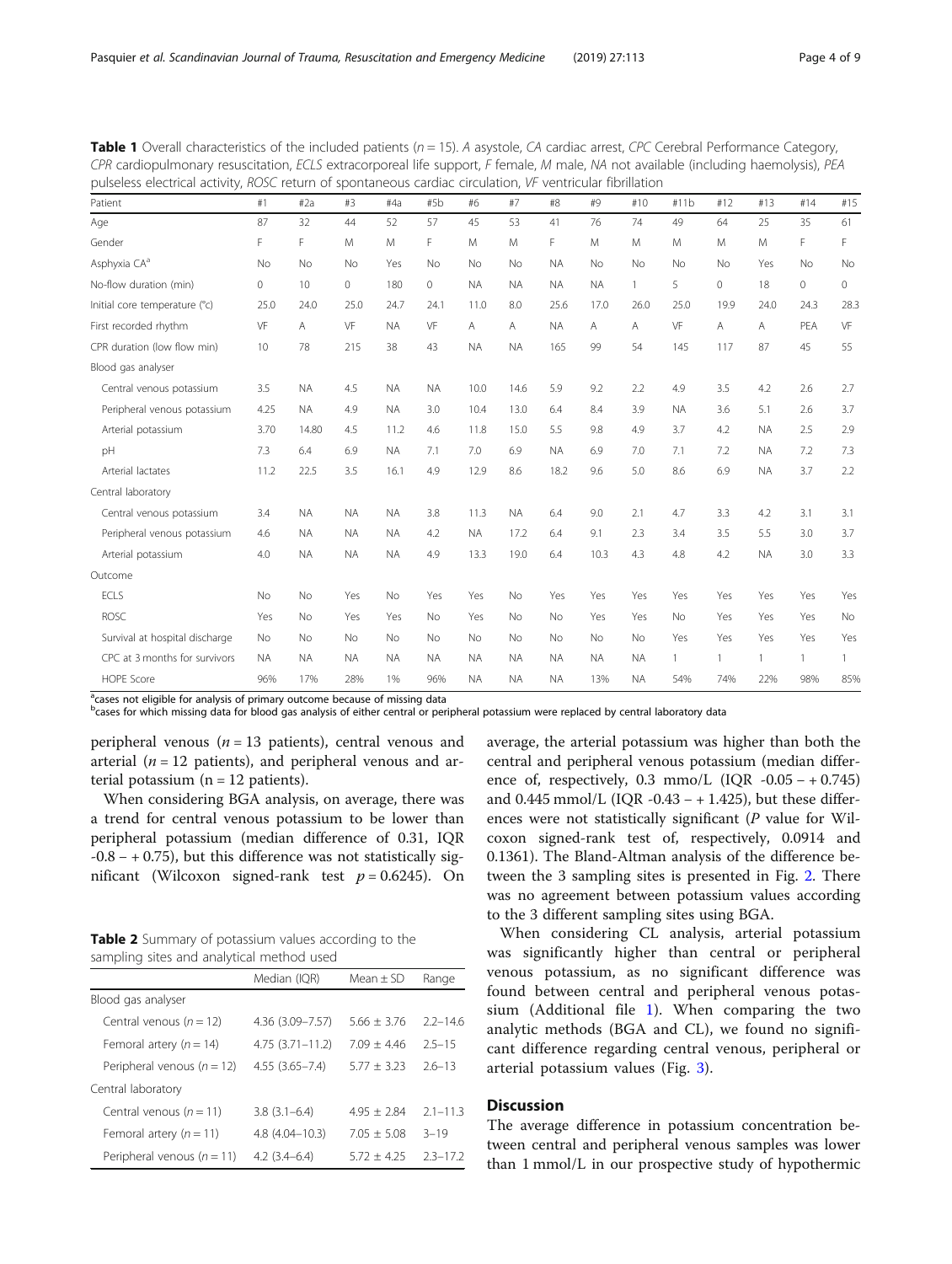<span id="page-4-0"></span>

CA patients. However, there was no agreement between potassium values according to the three different sites of sampling using BGA. Our study may have some important clinical implications.

# Clinical implications of the differences found in potassium concentration between sampling sites

Potassium is one of the main triage tools, and the only biological marker used in clinical practice when deciding

to rewarm a hypothermic CA patient  $\begin{bmatrix} 1, 8-10 \end{bmatrix}$  $\begin{bmatrix} 1, 8-10 \end{bmatrix}$  $\begin{bmatrix} 1, 8-10 \end{bmatrix}$  $\begin{bmatrix} 1, 8-10 \end{bmatrix}$  $\begin{bmatrix} 1, 8-10 \end{bmatrix}$  $\begin{bmatrix} 1, 8-10 \end{bmatrix}$  $\begin{bmatrix} 1, 8-10 \end{bmatrix}$ . Hypothermia initially causes a decrease in the potassium level, due to an intracellular shift [[23\]](#page-7-0). The presence of hyperkalaemia in deep hypothermia is a sign of irreversible cellular lysis and of a poor prognosis [[5,](#page-7-0) [6](#page-7-0), [23\]](#page-7-0). The highest potassium rate in a survivor of accidental hypothermia was 11.8 mmol/L, in a child [[24](#page-7-0)]. The highest recorded levels of potassium were 9 mmol/L [[25](#page-7-0)] and 6.4 mmol/L in an adult who was successfully



Fig. 3 Bland-Altman analysis of the difference in potassium between the two analytic methods for each of the three sampling sites. For each comparison the mean value of potassium for each of the two analytic methods (blood gas analyser or central labolatory) is plotted against their difference. Red dash lines represent the ±0.5 mmol/L upper and lower limits of standard criteria for acceptable performance for potassium. The mean difference in potassium obtained from the central vein between the blood gas analyser and central labolatory was 0.81 ( $p = 0.0208$ ). The mean difference in potassium obtained from the peripheral vein between the blood gas analyser and central labolatory was 0.51 ( $p = 0.1491$ ). The mean difference in potassium obtained from the artery between the blood gas analyser and central labolatory was 0.17 ( $p = 0.5042$ ). BGA = blood gas analyser;  $CL =$  central laboratory ( $CL$ );  $K + =$ potassium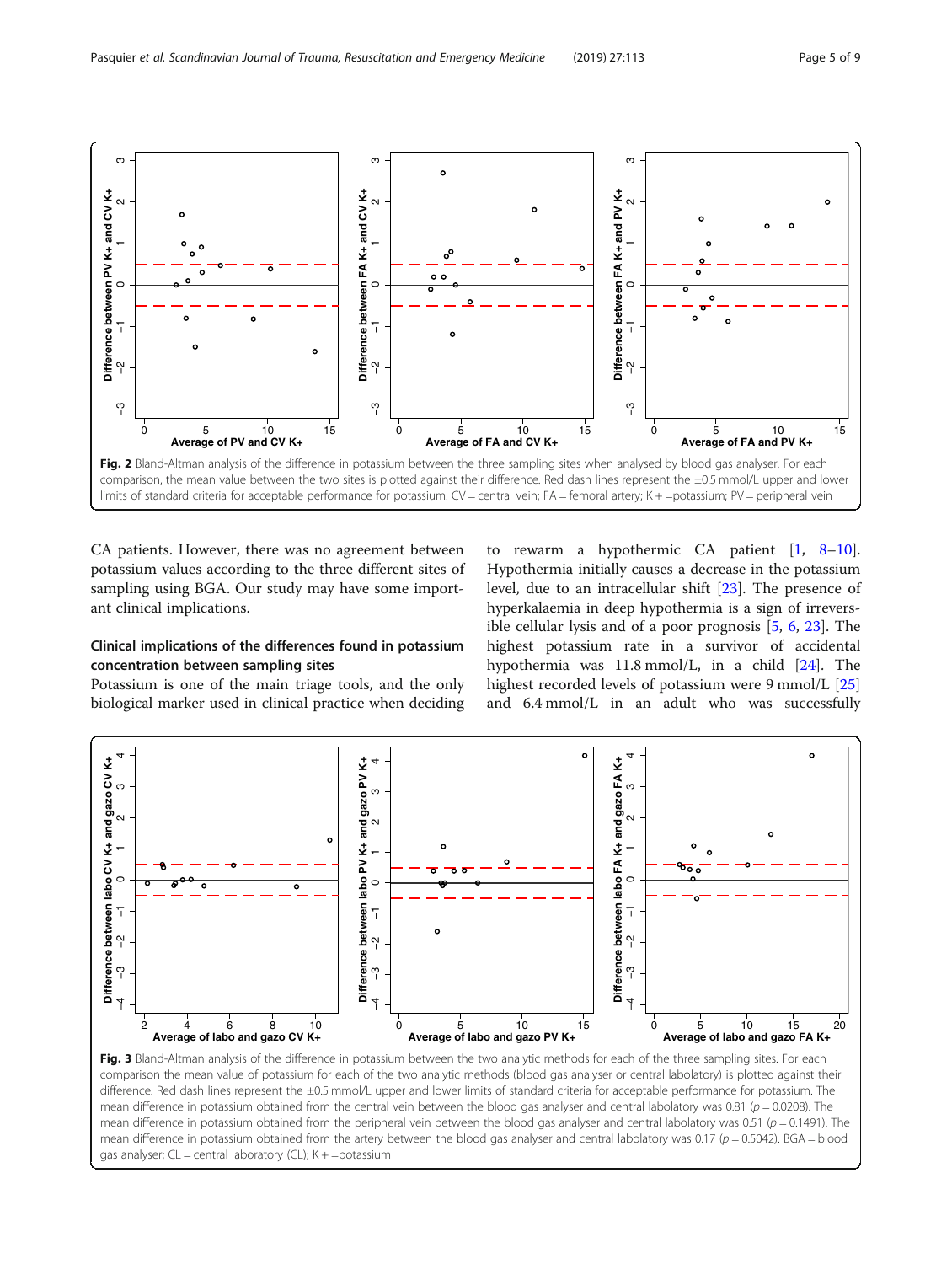resuscitated from hypothermic CA and an avalanche victim, respectively  $[26]$  $[26]$ . A potassium level < 12 mmol/L in a hypothermic CA patient usually indicates ECLS rewarming [[1\]](#page-7-0). In contrast, with a potassium level  $\geq 12$ mmol/L, cessation of reanimation efforts should be considered [[1,](#page-7-0) [9](#page-7-0), [10\]](#page-7-0). Lower potassium cut-offs have been proposed for avalanche victims, namely 8 mmol/L or, more recently,  $7 \text{ mmol/L}$  [\[1,](#page-7-0) [8](#page-7-0), [10,](#page-7-0) [27](#page-7-0), [28\]](#page-7-0). According to our results, the observed differences in potassium analysed by BGA between the different sites of sampling would not have reclassified a single patient if the decisions to qualify a CA patient for ECLS rewarming were based on the potassium cut-offs of 7, 8 or 12 mmol/L. Only one patient would have been classified differently according to the sampling site when considering CL analysis. This patient had an arterial potassium of 13.3 mmol/L and central venous potassium of 11.3 mmol/L, which would have resulted in denying ECLS to this patient if a cut-off of 12 mmol/L arterial potassium had been applied.

The proposed standard criteria for acceptable performance for potassium is the target of  $\pm 0.5$  mmol/L [[16](#page-7-0), [29\]](#page-7-0). A difference of 1 mmol/L may be clinically relevant and influence patient management options [\[15\]](#page-7-0). Such commonly accepted values may be revised to lower figures in the specific setting of hypothermic CA. In the latter situation, potassium has been used for decades in a dichotomous way to distinguish between ECLS indication (and potential for survival with good neurological outcome) and death. The maximal difference between, respectively, central venous and peripheral venous potassium measurements was 1.7 mmol/L, which is far above this threshold. Moreover, our limits of agreement between central and peripheral venous potassium were − 1.8 and + 2.0 mmol/L, which is far broader than the standard criteria of ±0.5 mmol/L. The clinical consequence would be to underestimate the patient's potential for survival. Practically speaking, if using the actual dichotomous potassium triage, this would mean denying a patient with the potential to survive access to ECLS rewarming. This is especially important in the situation of hypothermic CA patients, for whom this would signify the death of the patient, as survivors following ECLS rewarming have much better neurological outcomes than survivors of normothermic CA [\[30\]](#page-7-0). Based on the important variations in the potassium level we found in this study within the same patient, we assume that the potassium level is not reliable as a single indicator for decision-making.

Life-or-death decisions based on a single parameter, much less a biological one, are rare in medicine, and our results underline the fragility and confirm the inadequacy of the "potassium-only" triage of hypothermic CA patients [[31\]](#page-7-0). Our study results may therefore

directly influence practice in several ways. First, if only one sampling site is used, then central venous sampling should be preferred. Also not statistically significant, the − 0.31 mmol/L difference in central venous potassium compared with peripheral potassium may represent a difference that is no longer considered acceptable [\[32](#page-7-0)], and that may be clinically significant in the very specific setting of hypothermic CA. Another reason to choose central venous potassium may be that, although peripheral sampling may avoid some complications linked to central blood sampling, such as iatrogenic trauma to the femoral vessels [\[33\]](#page-8-0), it may be extremely technically challenging to obtain a peripheral sample, as shown by some of our study cases. Given the relative ease of obtaining femoral compared with peripheral venous blood sampling as well as the trend for central venous potassium to be lower than the peripheral one, we would propose to use central venous blood as the preferred site for a single potassium sampling. Another solution may be to perform multisite potassium sampling and decide using the lowest value of potassium. The important differences we found in both directions between sampling sites may support this latter proposal. Whatever potassium value is used, all has to be done to limit pseudohyperkalaemia, which would cause a falsely elevated potassium, possibly leading to inappropriate therapeutic decisions. Finally, the use of a multivariable dedicated tool like the HOPE score to guide decision-making should be promoted to increase the reliability of the decision to administer ECLS rewarming [[4\]](#page-7-0).

# Origin of the differences in potassium values between the different samplings

The variations found in potassium concentration depending on the site of sampling may be explained by several reasons. First, differences may occur due to local factors  $[11-14]$  $[11-14]$  $[11-14]$ . This may arise in cases of hypothermic CA, where phenomena like peripheral ischemia, crush syndrome due to immobilization, or circulation shifts may influence the local potassium concentration, notably between peripheral (accumulation) and central blood. Another reason may be pseudo-hyperkalaemia, which may also occur during or after blood collection, due to excessive tourniquet time or mechanical trauma during venepuncture or transport  $[13, 14, 34]$  $[13, 14, 34]$  $[13, 14, 34]$  $[13, 14, 34]$  $[13, 14, 34]$  $[13, 14, 34]$  $[13, 14, 34]$ . This may be the case especially in hypothermia, where the puncture or catheterization of vessels is often difficult, notably due to the difficulty in identifying a pulse in cardiac arrest patients [\[33](#page-8-0)] and where numerous attempts to puncture the vessels are common [\[33](#page-8-0)]. The use of ultrasound, which has been recommended to prevent this [[33\]](#page-8-0), or sampling through an in-place femoral catheter, was designed not only to ensure the correct sampling site but also to minimize the risk of haemolysis. In contrast, the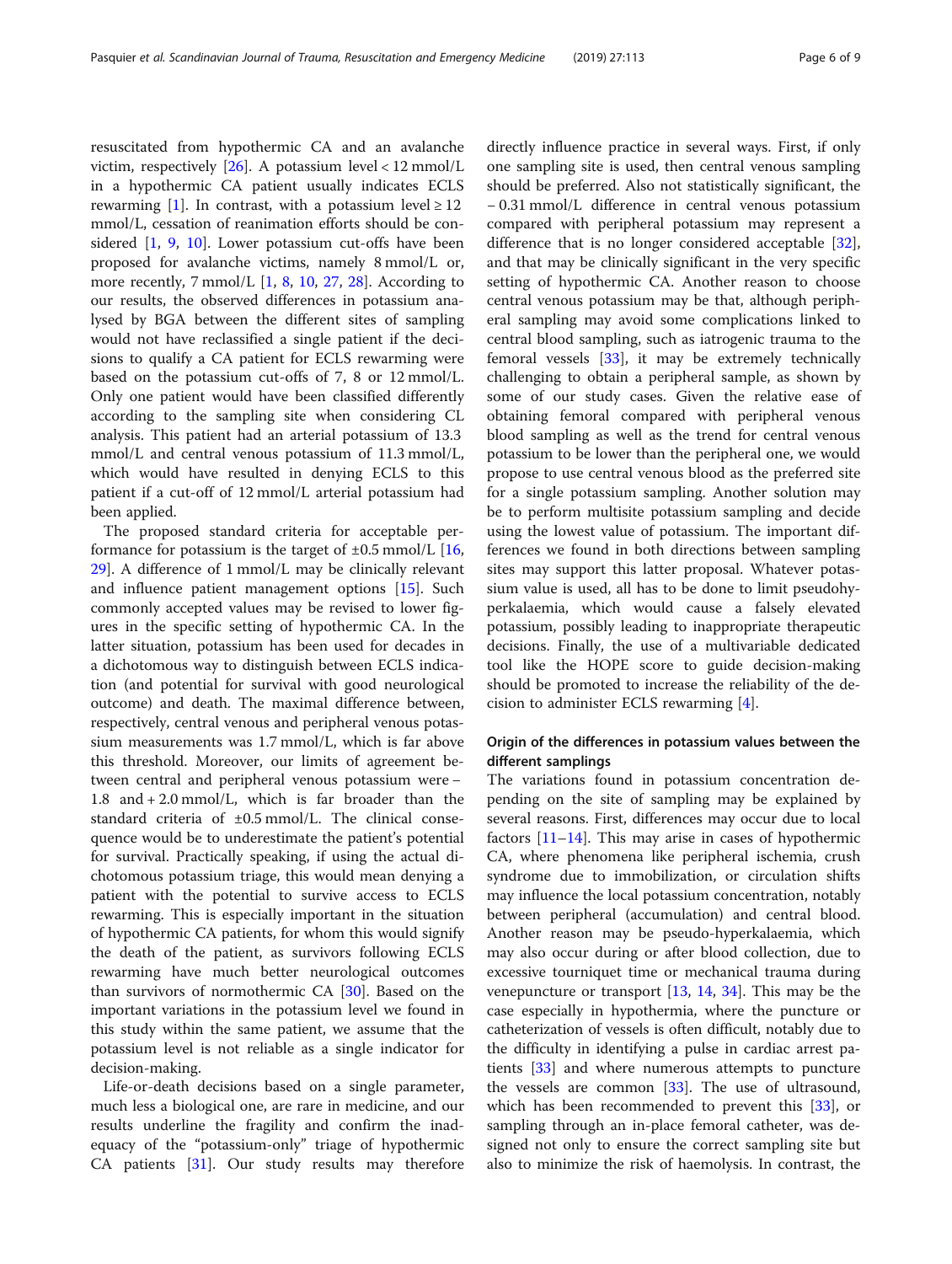<span id="page-6-0"></span>fact that peripheral venous samples were not obtained in some cases because of technical difficulties may signify problems with these samples, which may have more elevated potassium through haemolysis, which has been shown to be especially prevalent in the emergency department [\[35](#page-8-0)].

# Clinical implications of the differences found in potassium concentration between analytical methods

The type of analytical technique for potassium measurement (BGA or CL) is not specified in the recommendations. Some studies showed that potassium was lower if measured by BGA than if measured by CL [[15,](#page-7-0) [17](#page-7-0), [18](#page-7-0)]. Like other authors, we were unable to find any significant difference in potassium measurement by BGA compared with CL in our study [[36\]](#page-8-0). This point might, however, not be clinically very relevant in such emergency situations, where blood samples and BGA results are obtained in a few minutes, which is especially attractive or important in clinical scenarios where time is of the utmost importance [[17,](#page-7-0) [18](#page-7-0)]. Although in hypothermia low flow duration is less important than in normothermic CA, short low flow is an independent factor for survival in hypothermic CA, and waiting for CL analysis is not even an option to consider [\[4](#page-7-0)]. Our results underline the reliability of BGA compared with laboratory analysis. As we found no significant difference between the two methods, BGA results can be considered valid for a value which should under no circumstances be subjected to variation.

#### **Limitations**

Our study suffers from several limitations. First, potassium measurement may be subject to important preanalytical bias [[36\]](#page-8-0). Some of these biases – notably haemolysis of blood samples taken during CPR – may be especially important in the specific setting of hypothermic CA, where blood sampling is often difficult, notably due to the difficulty in identifying a pulse in these patients  $[33]$  $[33]$ . We did not plan to control – as suggested by some  $[36]$  $[36]$  – haemolysis in our study, notably because under real-life conditions this would not be feasible given the delay in obtaining results from the CL. However, we tried to minimize this bias regarding central sampling by the following methods that may be used in similar situations: sampling through an in-place catheter, or by vessel puncture under visual or ultrasonographic control, including by momentarily stopping reanimation. Second, we did not specify the drawing method for peripheral blood sampling. It has been showed that the risk of haemolysis is higher when the sample originates from an intravenous catheter compared with blood drawn by a straight needle [[35\]](#page-8-0). However, direct puncture is often considered impractical in

settings like the ED, where intravenous catheters are placed quasi-systematically and their use is recognized as virtually unavoidable [\[35,](#page-8-0) [37](#page-8-0)]. Furthermore, in our setting most patients arrive at the hospital with a peripheral catheter already placed by the emergency medical services (EMS).

# Conclusions

In a cohort of consecutive hypothermic CA patients, we did not find an average difference in potassium concentration higher than 1 mmol/L between central and peripheral venous samples. However, we found important and clinically significant variability in potassium values between central venous, peripheral venous and arterial sampling sites. Our results suggest that the site of lowest potassium, and therefore the preferred site for a single potassium sampling is central venous blood. Analysis of serial samplings from different sites may be an alternative, if clinically feasible. Preanalytical considerations are important, to lower the risk of bias (falsely elevated potassium), which might signify, in the specific case of a hypothermic CA patient, the unjustified cessation of reanimation efforts. BGA is a fast and reliable tool that should be preferred to the CL in hypothermic CA. The use of multivariable prediction tools like the HOPE score may help mitigate the risks inherent in the limits of potassium measurement.

# Supplementary information

Supplementary information accompanies this paper at [https://doi.org/10.](https://doi.org/10.1186/s13049-019-0694-3) [1186/s13049-019-0694-3.](https://doi.org/10.1186/s13049-019-0694-3)

Additional file 1. Bland-Altman analysis of the difference in potassium between the three sampling sites when analysed by the central laboratory. For each comparison the mean value of potassium for each of the two sites is plotted against their difference. Red dash lines represent the ±0.5 mmol/L upper and lower limits of standard criteria for acceptable performance for potassium. The mean difference was 0.26 ( $p = 0.153$ ), when comparing central venous and peripheral potassium. The mean difference was 0.83  $(p = 0.0143)$ , when comparing central venous and arterial potassium. The mean difference was 0.68 ( $p = 0.0511$  when comparing peripheral venous and arterial potassium. BGA = blood gas analyser; CL = central laboratory (CL); CV = central vein; FA = femoral artery; K + =potassium; PV = peripheral vein.

#### Abbreviations

BGA: Blood gas analysis; CA: Cardiac arrest; CL: Clinical laboratory analysis; CPC: Cerebral Performance Category; CPR: Cardiopulmonary resuscitation; ECLS: Extra-corporeal life support; EMS: Emergency medical services; IQR: Interquartile ranges; PEA: Pulseless electrical activity; ROSC: Return of a spontaneous circulation

### Acknowledgements

Pierre Audoin; Cyrielle Clape; Vincent Darioli; Marie-France Derkenne; Hélène Gerhardt-Donnet; Caroline Sanchez; Caroline Thyess; Frank Zeiter; Tobias Zingg. The authors also acknowledge pre-hospital emergency teams, emergency physicians and anaesthesiologists for patient inclusion, ED nurses for peripheral samplings and anaesthesiologists for central ones.

#### Authors' contributions

MP, MB, SB, BB and PB conceived and designed the study. MP, SB, BB, and PB drafted the manuscript. MP, SB, BB, and PB conducted the data analysis.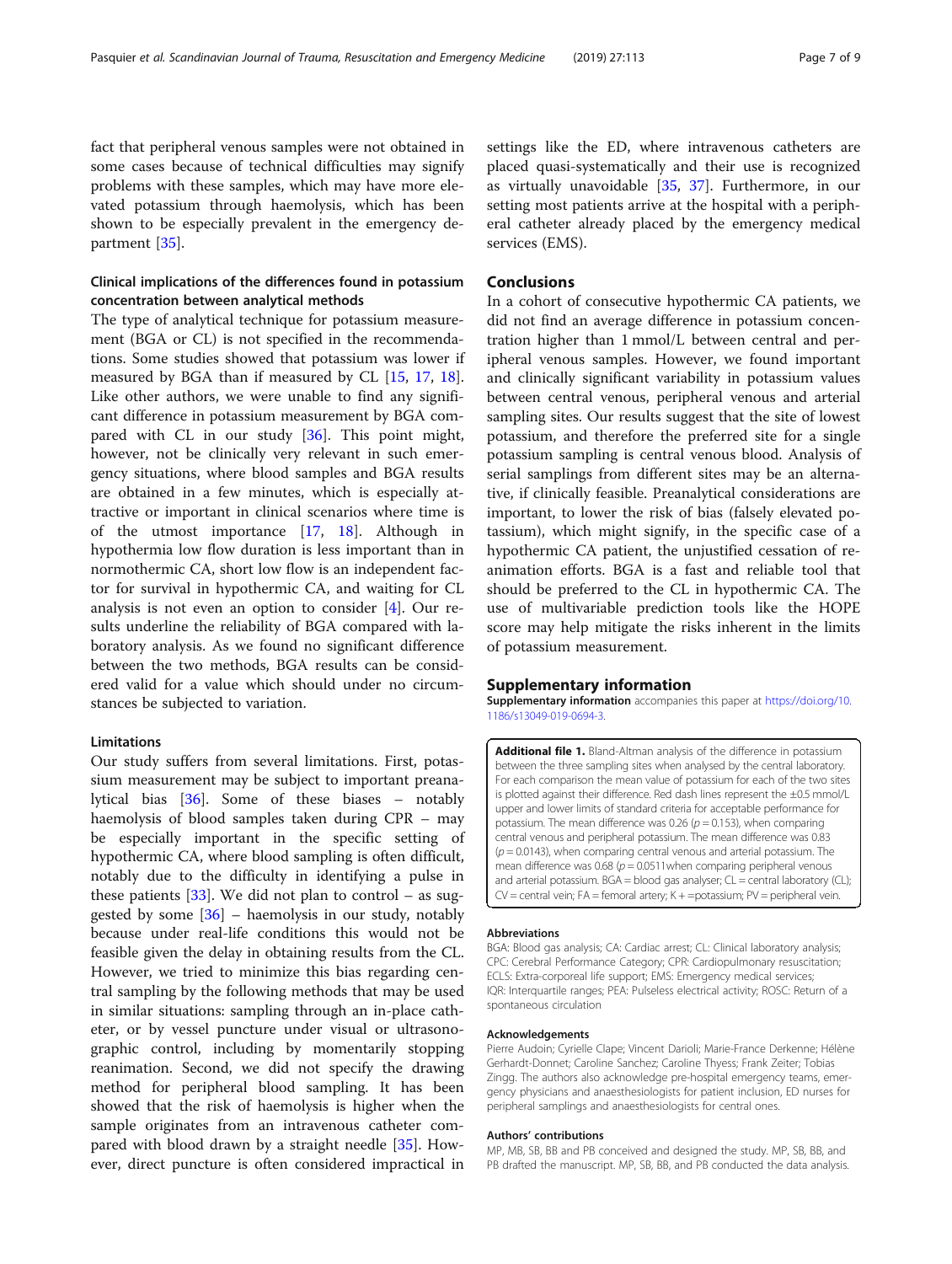<span id="page-7-0"></span>MP, SB, BB, and PB performed the statistical analysis. MB, GD, MK, MDR, PS, and TA critically revised the manuscript. All authors read and approved the final manuscript.

# Funding

The study received financial support from Région Auvergne-Rhones-Alpes and from Siemens Company.

#### Availability of data and materials

The datasets generated and/or analysed during the current study are not publicly available but are available from the corresponding author on reasonable request.

#### Ethics approval and consent to participate

The study was approved by the institutional review board of the participating centres (Lausanne and Sion: CER-VD N° 2016 01760 and Grenoble: ID-RCB: 2016-A01762–49).

#### Consent for publication

Not applicable.

### Competing interests

The authors declare that they have no competing interests.

#### Author details

<sup>1</sup> Emergency Department, Lausanne University Hospital, Lausanne, Switzerland. <sup>2</sup>Department of Emergency Medicine, SAMU 38, University Hospital of Grenoble Alps, Grenoble, France. <sup>3</sup>Department of Cardiac Surgery, Lausanne University Hospital, Lausanne, Switzerland. <sup>4</sup>Emergency Department, Sion Hospital, Sion, Switzerland. <sup>5</sup>Department of Anesthesiology, Lausanne University Hospital, Lausanne, Switzerland. <sup>6</sup>Klinik für Anästhesiologie und Operative Intensivmedizin, University Hospital of Cologne, Köln, Germany. <sup>7</sup>Department of anesthesiology and critical care, Grenoble Alps Trauma Center, University Hospital of Grenoble, Grenoble, France.

# Received: 17 September 2019 Accepted: 3 December 2019 Published online: 16 December 2019

#### References

- 1. Brown DJ, Brugger H, Boyd J, Paal P. Accidental hypothermia. New England J Med. 2012;367:1930–8.
- 2. Debaty G, Moustapha I, Bouzat P, Maignan M, Blancher M, Rallo A, et al. Outcome after severe accidental hypothermia in the French Alps: a 10-year review. Resusc. 2015;93:118–23.
- 3. Walpoth BH, Walpoth-Aslan BN, Mattle HP, Radanov BP, Schroth G, Schaeffler L, et al. Outcome of survivors of accidental deep hypothermia and circulatory arrest treated with extracorporeal blood warming. New England J Med. 1997;337:1500–5.
- 4. Pasquier M, Hugli O, Paal P, Darocha T, Blancher M, Husby P, et al. Hypothermia outcome prediction after extracorporeal life support for hypothermic cardiac arrest patients: the HOPE score. Resusc. 2018;126: 58–64.
- 5. Schaller MD, Fischer AP, Perret CH. Hyperkalemia. A prognostic factor during acute severe hypothermia. JAMA. 1990;264:1842–5.
- Hauty MG, Esrig BC, Hill JG, Long WB. Prognostic factors in severe accidental hypothermia: experience from the Mt. Hood Tragedy J Trauma. 1987;27: 1107–12.
- 7. Boue Y, Payen JF, Brun J, Thomas S, Levrat A, Blancher M, et al. Survival after avalanche-induced cardiac arrest. Resusc. 2014;85:1192–6.
- 8. Truhlar A, Deakin CD, Soar J, Khalifa GE, Alfonzo A, Bierens JJ, et al. European resuscitation council guidelines for resuscitation 2015: section 4. Cardiac arrest in special circumstances. Resusc. 2015;95:148–201.
- 9. Zafren K, Giesbrecht GG, Danzl DF, Brugger H, Sagalyn EB, Walpoth B, et al. Wilderness medical society practice guidelines for the out-of-hospital evaluation and treatment of accidental hypothermia. Wilderness Environ Med. 2014;25:425–45.
- 10. Paal P, Gordon L, Strapazzon G, Brodmann Maeder M, Putzer G, Walpoth B, et al. Accidental hypothermia-an update : The content of this review is endorsed by the International Commission for Mountain Emergency Medicine (ICAR MEDCOM). Scand J Trauma Resusc Emerg Med. 2016;24:111.
- 11. Don BRSA, Cheitlin M, Christiansen M, Schambelan M. Pseudohyperkalemia caused by fist clenching during phlebotomy. New England J Med. 1990;322: 1290–2.
- 12. Whiffin ANH, Spangler JD, Dhir K, Zhang R, Ferguson JD. Bathroom entrapment leading to cardiac arrest from crush syndrome. Prehosp Emerg Care. 2019;23:90–3.
- 13. Meng QH, Wagar EA. Pseudohyperkalemia: a new twist on an old phenomenon. Crit Rev Clin Lab Sci. 2015;52:45–55.
- 14. McCaughey EJ, Vecellio E, Lake R, Li L, Burnett L, Chesher D, et al. Key factors influencing the incidence of hemolysis: a critical appraisal of current evidence. Crit Rev Clin Lab Sci. 2017;54:59–72.
- 15. Acikgoz SB, Genc AB, Sipahi S, Yildirim M, Cinemre B, Tamer A, et al. Agreement of serum potassium measured by blood gas and biochemistry analyzer in patients with moderate to severe hyperkalemia. Am J Emerg Med. 2016;34:794–7.
- 16. Prakash S, Bihari S, Lim ZY, Verghese S, Kulkarni H, Bersten AD. Concordance between point-of-care blood gas analysis and laboratory autoanalyzer in measurement of hemoglobin and electrolytes in critically ill patients. J Clin Lab Anal. 2018.
- 17. Gavala A, Myrianthefs P. Comparison of point-of-care versus central laboratory measurement of hematocrit, hemoglobin, and electrolyte concentrations. Heart Lung. 2017;46:246–50.
- 18. Altunok I, Aksel G, Eroglu SE. Correlation between sodium, potassium, hemoglobin, hematocrit, and glucose values as measured by a laboratory autoanalyzer and a blood gas analyzer. Am J Emerg Med. 2018.
- 19. Cummins RO, Chamberlain DA, Abramson NS, Allen M, Baskett PJ, Becker L, et al. Recommended guidelines for uniform reporting of data from out-ofhospital cardiac arrest: the Utstein style. A statement for health professionals from a task force of the American Heart Association, the European resuscitation council, the Heart and Stroke Foundation of Canada, and the Australian resuscitation council. Circ. 1991;84:960–75.
- 20. Safar P. Resuscitation after brain ischemia. In: GAaSP E, editor. Brain failure and resuscitation. New York: Churchill Livingstone; 1981. p. 155–84.
- 21. Ouweneel DM, Schotborgh JV, Limpens J, Sjauw KD, Engström AE, Lagrand WK, et al. Extracorporeal life support during cardiac arrest and cardiogenic shock: a systematic review and meta-analysis. Intensive Care Med. 2016;42: 1922–34.
- 22. Bland JM, Altman DG. Measuring agreement in method comparison studies. Stat Methods Med Res. 1999;8:135–60.
- 23. Buse S, Blancher M, Viglino D, Pasquier M, Maignan M, Bouzat P, et al. The impact of hypothermia on serum potassium concentration: a systematic review. Resusc. 2017;118:35–42.
- 24. Dobson JA, Burgess JJ. Resuscitation of severe hypothermia by extracorporeal rewarming in a child. J Trauma Acute Care Surg. 1996;40:483–5.
- 25. Pasquier M, Darocha T, Husby P. Survival of a cardiac arrested victim with hypothermia despite severely elevated serum potassium (9.0 mmol/L). Cryobiology. 2017;78:128–9.
- 26. Locher T, Walpoth BH. Differential diagnosis of circulatory failure in hypothermic avalanche victims: retrospective analysis of 32 avalanche accidents. Praxis (Bern 1994). 1996;85:1275–82.
- 27. Brugger H, Durrer B, Elsensohn F, Paal P, Strapazzon G, Winterberger E, et al. Resuscitation of avalanche victims: evidence-based guidelines of the international commission for mountain emergency medicine (ICAR MEDCOM): intended for physicians and other advanced life support personnel. Resusc. 2013;84:539–46.
- 28. Brugger H, Bouzat P, Pasquier M, Mair P, Fieler J, Darocha T, et al. Cut-off values of serum potassium and core temperature at hospital admission for extracorporeal rewarming of avalanche victims in cardiac arrest: a retrospective multi-Centre study. Resusc. 2019;139:222–9.
- 29. Electronic Code of Federal Regilations (e-CFR). Title 42: Public Health. Regulations part 493 Laboratory Requirements, subpart I Proficiency testing programs by specialty and subspecialty, section 493.931 routine chemistry. Available at : <https://www.law.cornell.edu/cfr/text/42/493.931>
- 30. Pasquier M, Paal P, Blancher M, Darocha T. Higher survival chances of hypothermic vs. normothermic cardiac arrest patients with ECLS rewarming. Resusc. 2018.
- 31. Gibbison B, Reeves BC. Forecasting HOPE: Risk prediction in rare events. Resusc. 2019;139:361–2.
- 32. Fincher RK, Strong JS, Jackson JL. Accuracy of measurements of hemoglobin and potassium in blood samples from peripheral catheters. Am J Crit Care. 1998;7:439–43.